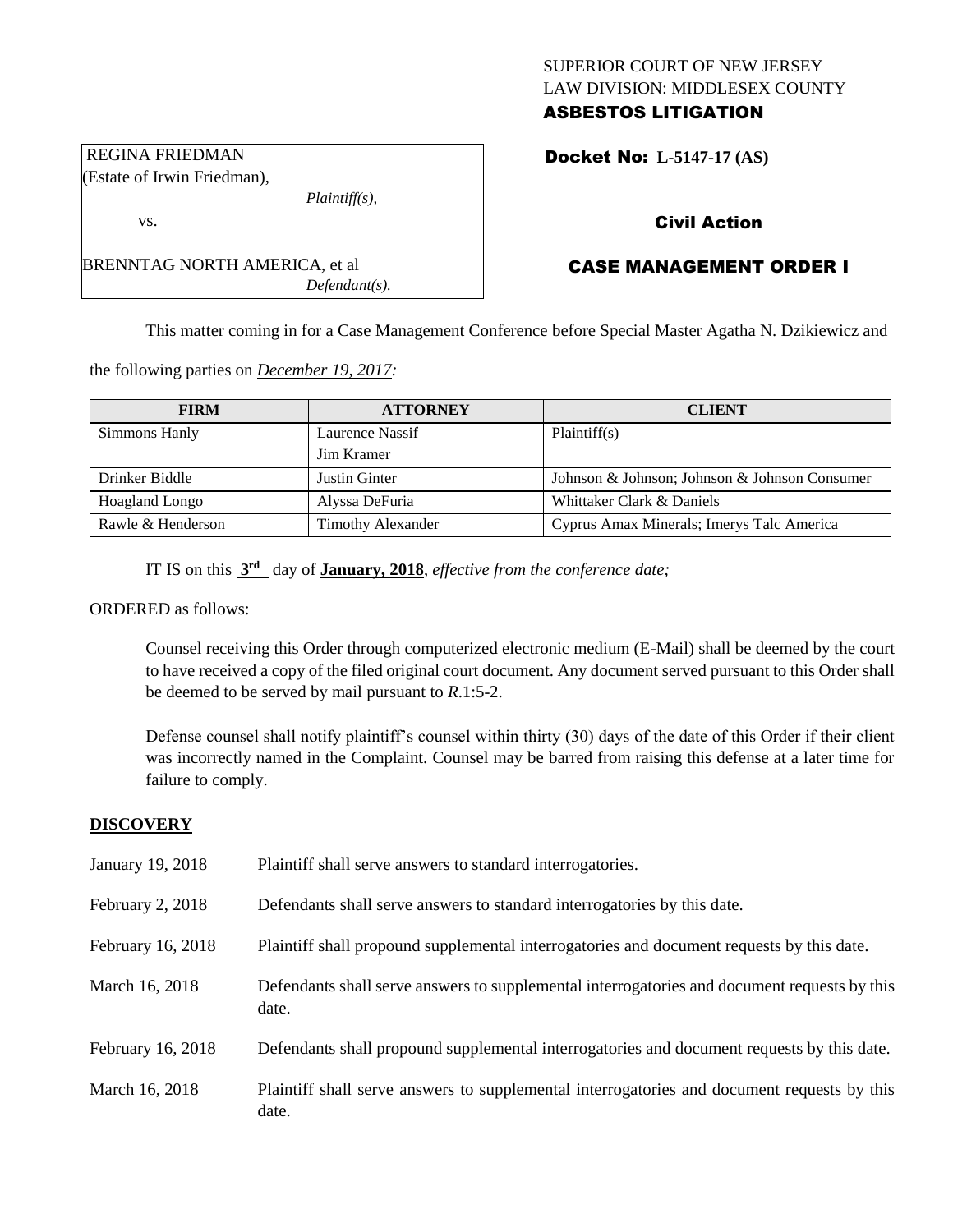- May 15, 2018 Fact discovery, including depositions, shall be completed by this date. Plaintiff's counsel shall contact the Special Master within one week of this deadline if all fact discovery is not completed.
- June 29, 2018 Depositions of corporate representatives shall be completed by this date.

#### **EARLY SETTLEMENT**

July 31, 2018 Settlement demands shall be served on all counsel and the Special Master by this date.

#### **SUMMARY JUDGMENT MOTION PRACTICE**

- September 28, 2018 Summary judgment motions shall be filed no later than this date.
- October 26, 2018 Last return date for summary judgment motions.

#### **MEDICAL DEFENSE**

- January 19, 2018 Plaintiff shall serve executed medical authorizations (along with answers to interrogatories) by this date.
- January 19, 2018 Plaintiff shall serve a diagnostic medical report and any medical records in plaintiff's possession by this date.
- September 17, 2018 Plaintiff shall serve medical expert reports by this date.
- November 30, 2018 Defendants shall identify its medical experts and serve medical reports, if any, by this date. In addition, defendants shall notify plaintiff's counsel (as well as all counsel of record) of a joinder in an expert medical defense by this date.

#### **LIABILITY EXPERT REPORTS**

- September 17, 2018 Plaintiff shall identify its liability experts and serve liability expert reports or a certified expert statement by this date or waive any opportunity to rely on liability expert testimony.
- November 30, 2018 Defendants shall identify its liability experts and serve liability expert reports, if any, by this date or waive any opportunity to rely on liability expert testimony.

### **ECONOMIST EXPERT REPORTS**

- September 17, 2018 Plaintiff shall identify its expert economists and serve expert economist report(s), if any, by this date or waive any opportunity to rely on economic expert testimony.
- November 30, 2018 Defendants shall identify its expert economists and serve expert economist report(s), if any, by this date or waive any opportunity to rely on economic expert testimony.

#### **EXPERT DEPOSITIONS**

January 15, 2019 Expert depositions shall be completed by this date. To the extent that plaintiff and defendant generic experts have been deposed before, the parties seeking that deposition in this case must file an application before the Special Master and demonstrate the necessity for that deposition. To the extent possible, documents requested in a deposition notice directed to an expert shall

 $\_$  ,  $\_$  ,  $\_$  ,  $\_$  ,  $\_$  ,  $\_$  ,  $\_$  ,  $\_$  ,  $\_$  ,  $\_$  ,  $\_$  ,  $\_$  ,  $\_$  ,  $\_$  ,  $\_$  ,  $\_$  ,  $\_$  ,  $\_$  ,  $\_$  ,  $\_$  ,  $\_$  ,  $\_$  ,  $\_$  ,  $\_$  ,  $\_$  ,  $\_$  ,  $\_$  ,  $\_$  ,  $\_$  ,  $\_$  ,  $\_$  ,  $\_$  ,  $\_$  ,  $\_$  ,  $\_$  ,  $\_$  ,  $\_$  ,